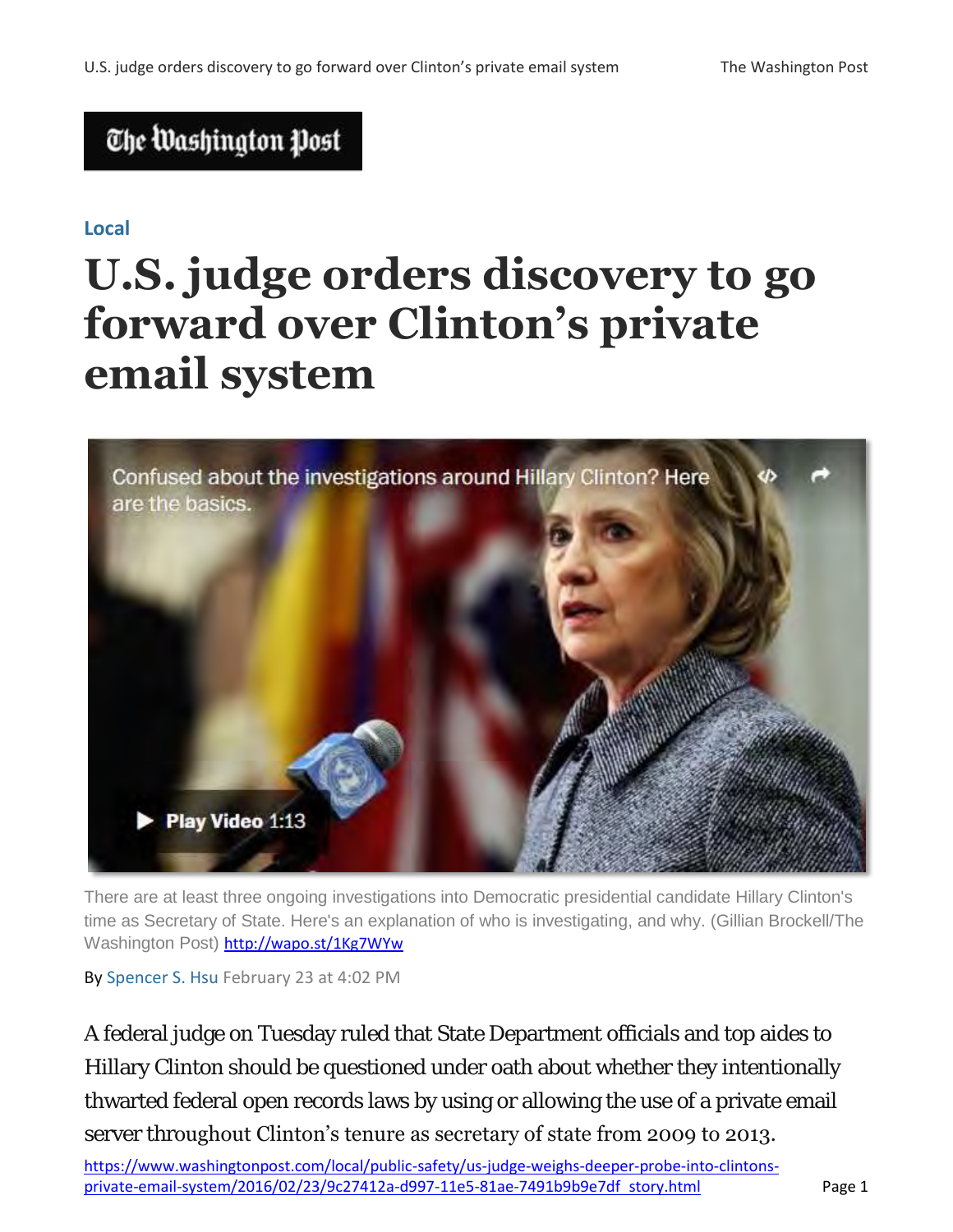The decision by U.S. District Judge Emmet G. Sullivan of Washington came in a lawsuit over public records brought by Judicial Watch, a conservative legal watchdog group, regarding its May 2013 request for information about the employment arrangement of Huma Abedin, a longtime Clinton aide.

Officials with the State and Justice departments said that they were aware of the order but declined to comment further, citing the ongoing litigation. Discovery orders are not readily appealable. An attorney for Abedin declined to comment.

Sullivan set an April 12 deadline for parties to litigate a detailed investigative plan- subject to court approval--that would reach well beyond the limited and carefully worded explanations of the use of the private server that department and Clinton officials have given.

Sullivan also suggested from the bench that he might at some point order the department to subpoena Clinton and Abedin to return all emails related to Clinton's private account, not just records their camps previously deemed work-related and returned.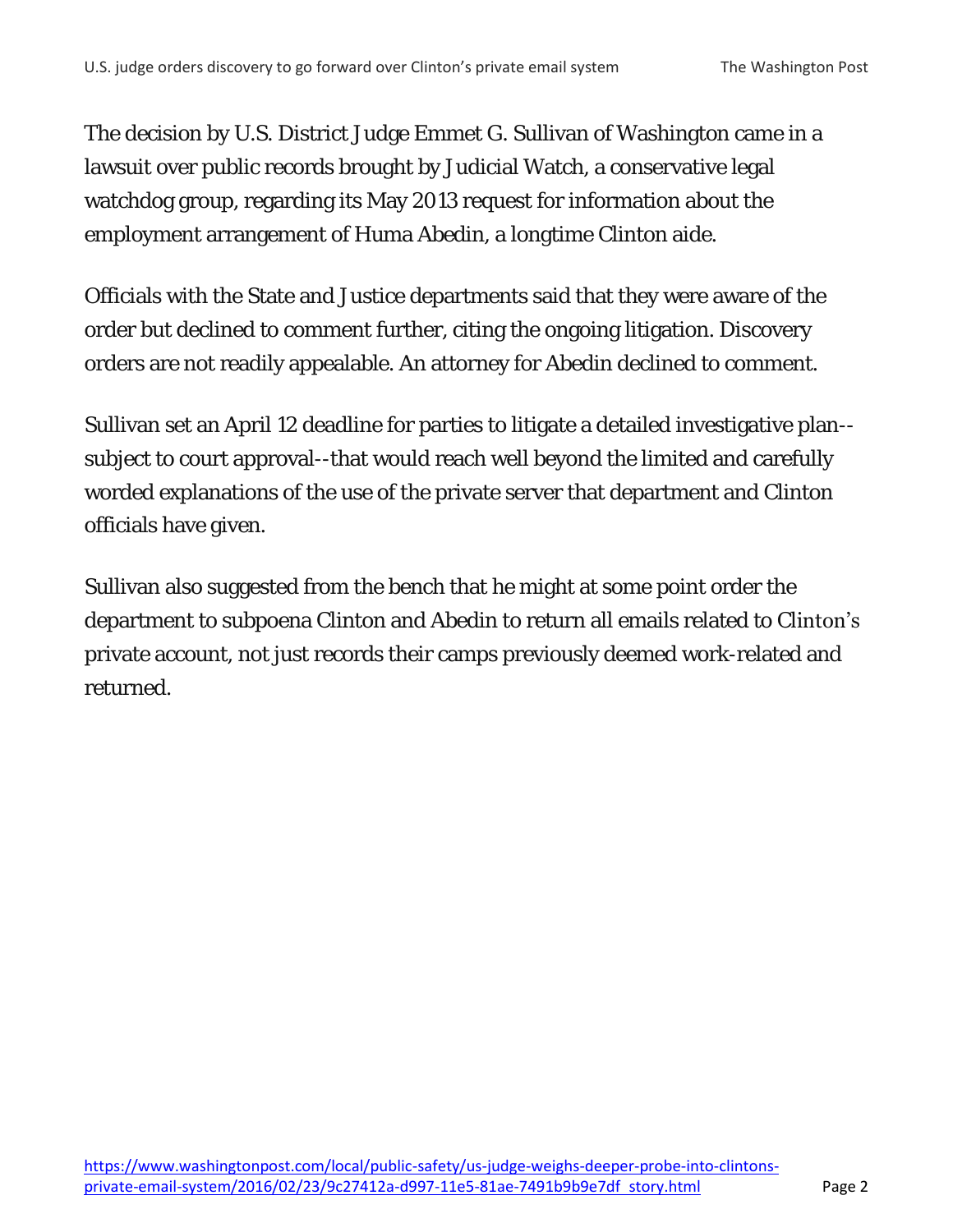

Clinton has come under fire for using a private email address during her time as secretary of state. The emails are being screened and released in batches. Here are some things we've learned from them.

Top-secret information in e-mails Democratic presidential candidate Hillary Clinton has previously stated that classified information never traveled across her private server. However, the State Department has acknowledged that "top secret" information was in seven email chains sent or received by her. Richard Drew/AP



**Worries about exclusion from cabinet meeting.** Clinton worried about being excluded from the Cabinet. "I heard on the radio that there is a Cabinet mtg this am," she wrote in an email to aides. "Is there? Can I go? If not, who are we sending?" The meeting turned out to be for lower-level staff. (Pete Souza/The White House)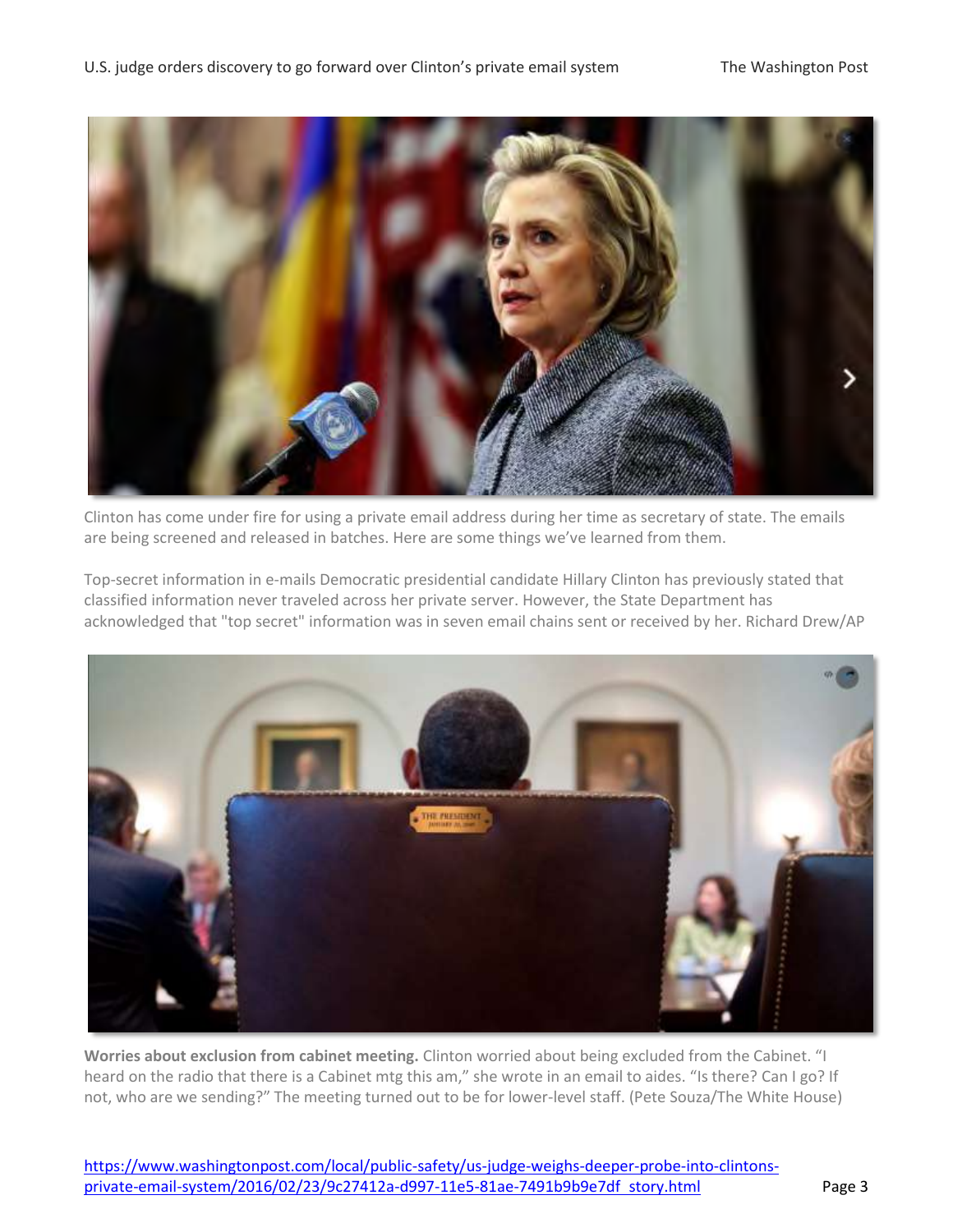

**2012 Benghazi attacks.** Aides were concerned about Clinton's image following the 2012 Benghazi attacks, according to Reuters. They discussed media coverage of Clinton in the aftermath of the incident and Clinton's "careful" wording in discussing the attacks. (Esam Omran al-Fetori/Reuters)



**Comparison with former secretary of state Kissinger.** Clinton worried that she saw President Obama only once a week, while Henry Kissinger had daily access to Richard Nixon. "Of course, if I were dealing w that POTUS I'd probably camp in his office to prevent him from doing something problematic," she added in an email to aide. (Philippe Reines. AP)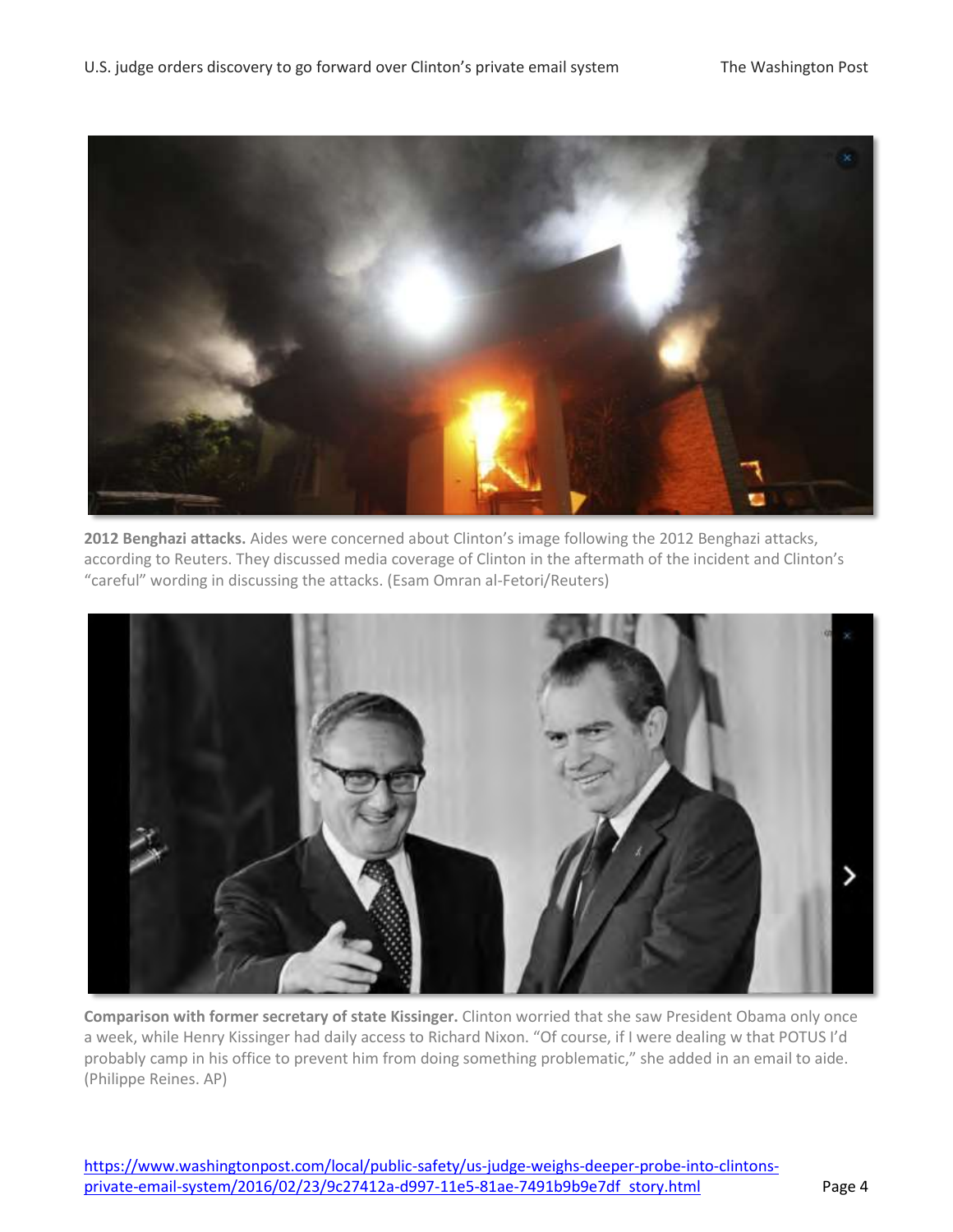

**Top officials knew about the private e-mail address . . .** Obama senior adviser David Axelrod denied having known about the private email address. But the batch releases show that top officials, including Axelrod and then-White House chief of staff Rahm Emanuel, used the address to correspond with Clinton. (Andrew Burton/Getty Images)



**. . . but the State Department's IT department was in the dark.** The State Department's IT department did not know about Clinton's private email address and had inquired about why a correspondent was receiving an error when trying to send a message to the address. The tech support team "didn't know it was you," an aide told Clinton. (iStock)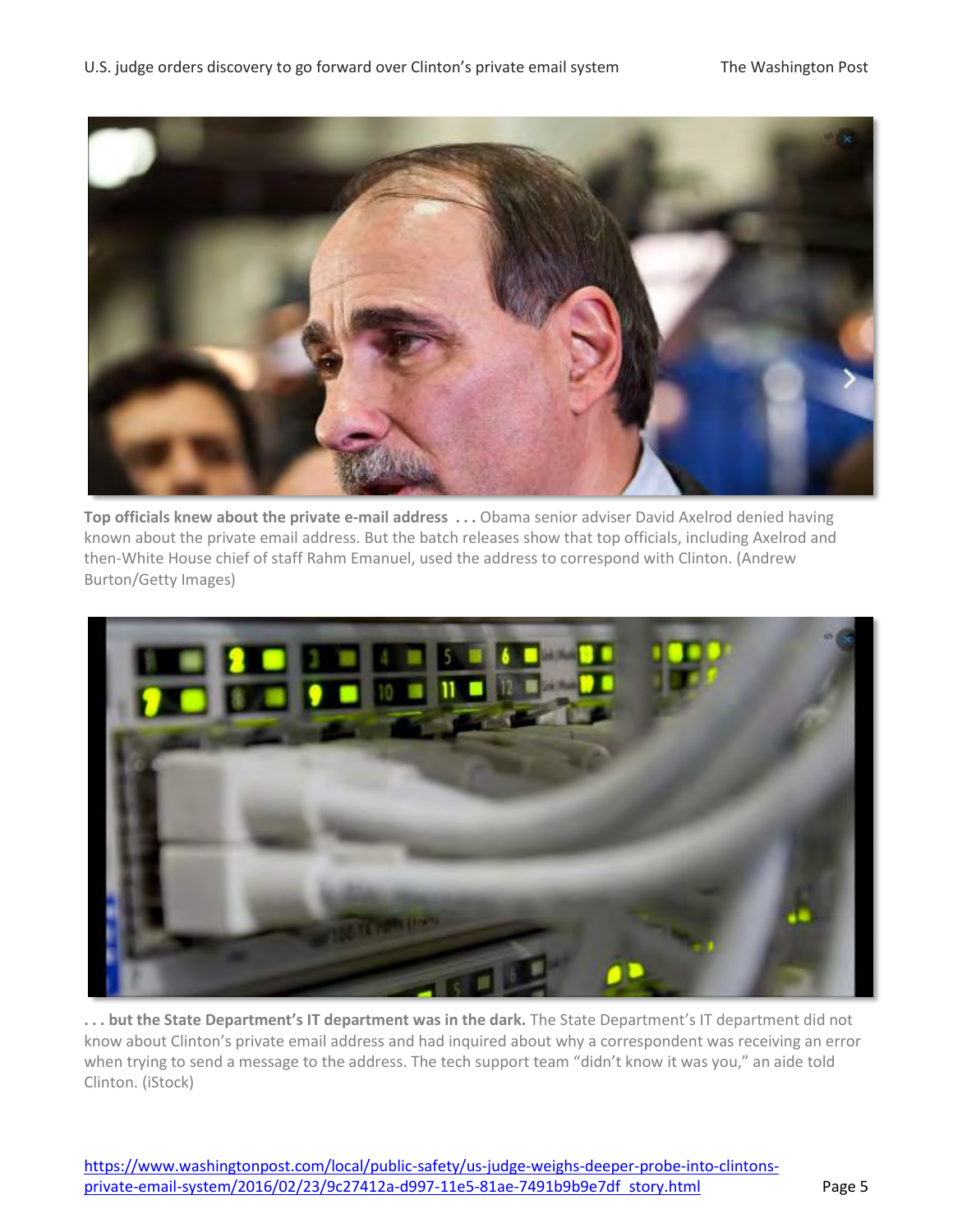

**The importance of Sidney Blumenthal.** Confidante Sidney Blumenthal played a much bigger role for Clinton than previously known. Although the Obama administration blocked his hire, he was kept on the Clinton Foundation payroll, and Clinton relied on him for foreign policy advice. In one email, he called incoming Speaker of the House John Boehner a "louche, alcoholic, lazy." (Susan Walsh/AP)



**Chelsea Clinton's scathing report on Haiti.** After a four day trip to the earthquake-ravaged areas of Haiti, Chelsea Clinton wrote a seven page email to her parents about the "mind-numbing" incompetence, urging that major changes were needed. "To say I was profoundly disturbed by what I saw — and didn't see — would be an understatement," she wrote. Here, former president Bill Clinton and daughter Chelsea in Haiti shortly after the disaster. (Lynne Sladky/AP)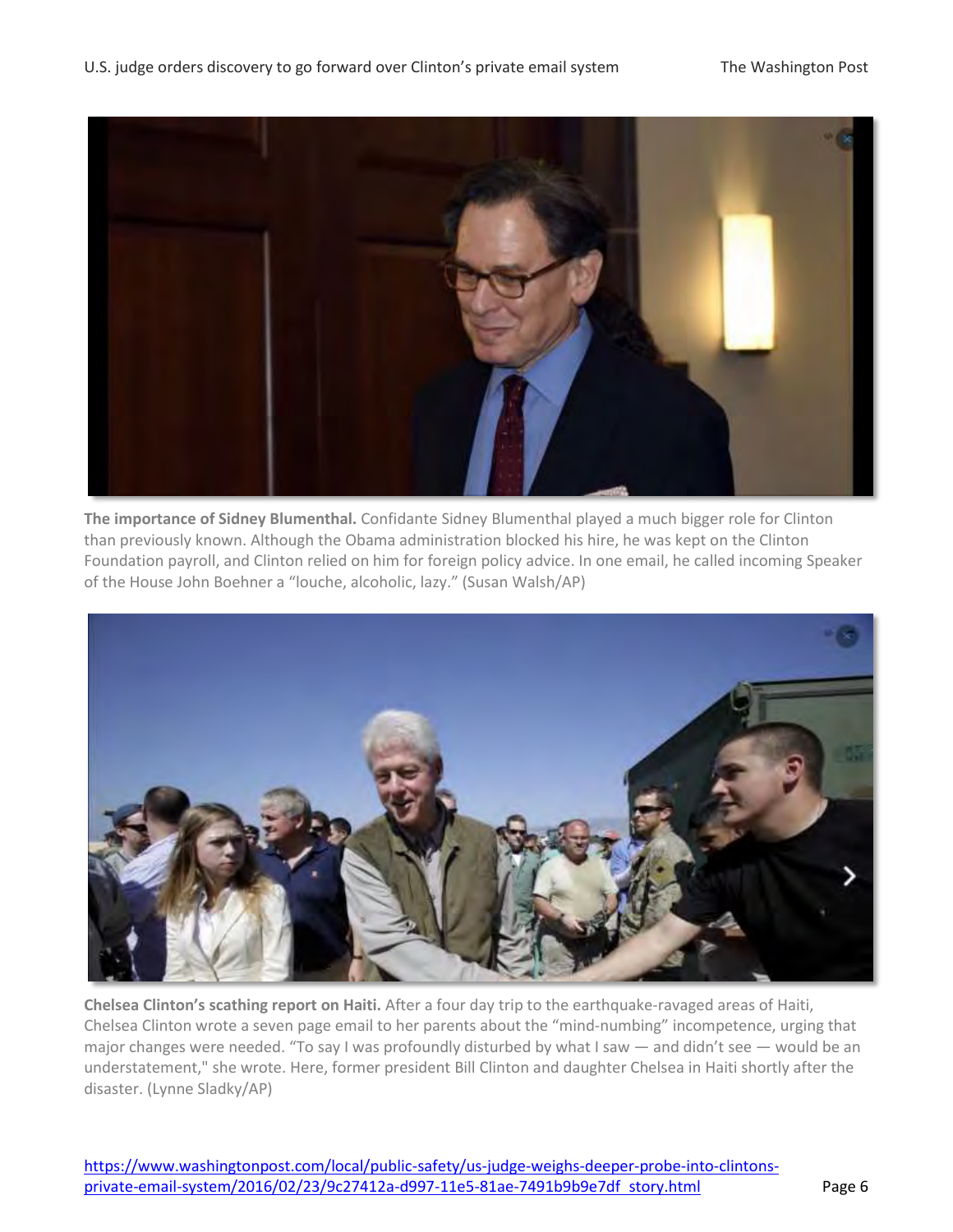

**Fax machine difficulties.** Many of the emails included mundane exchanges, including a conversation between Clinton and longtime aide Huma Abedin on how to use a fax machine, which Clinton could not work after multiple tries. (iStock)

"There has been a constant drip, drip, drip of declarations. When does it stop?" Sullivan said, "This case is about the public's right to know."

In granting Judicial Watch"s request, Sullivan said that months of piecemeal revelations about Clinton and the State Department"s handling of the email controversy created "at least a "reasonable suspicion" " that public access to official government records under the federal Freedom of Information Act was undermined.

Sullivan noted that there was no dispute that senior State Department officials were aware of the email set-up from time Clinton took office, citing a January 2009 email exchange including Undersecretary for Management Patrick F. Kennedy, Clinton chief of staff Cheryl D. Mills and Abedin about establishing a "stand-alone network" email system.

Sullivan said the State Department"s inspector general last month faulted the department and Clinton"s office for overseeing processes that repeatedly allowed "inaccurate and incomplete" FOIA responses, including a May 2013 reply that found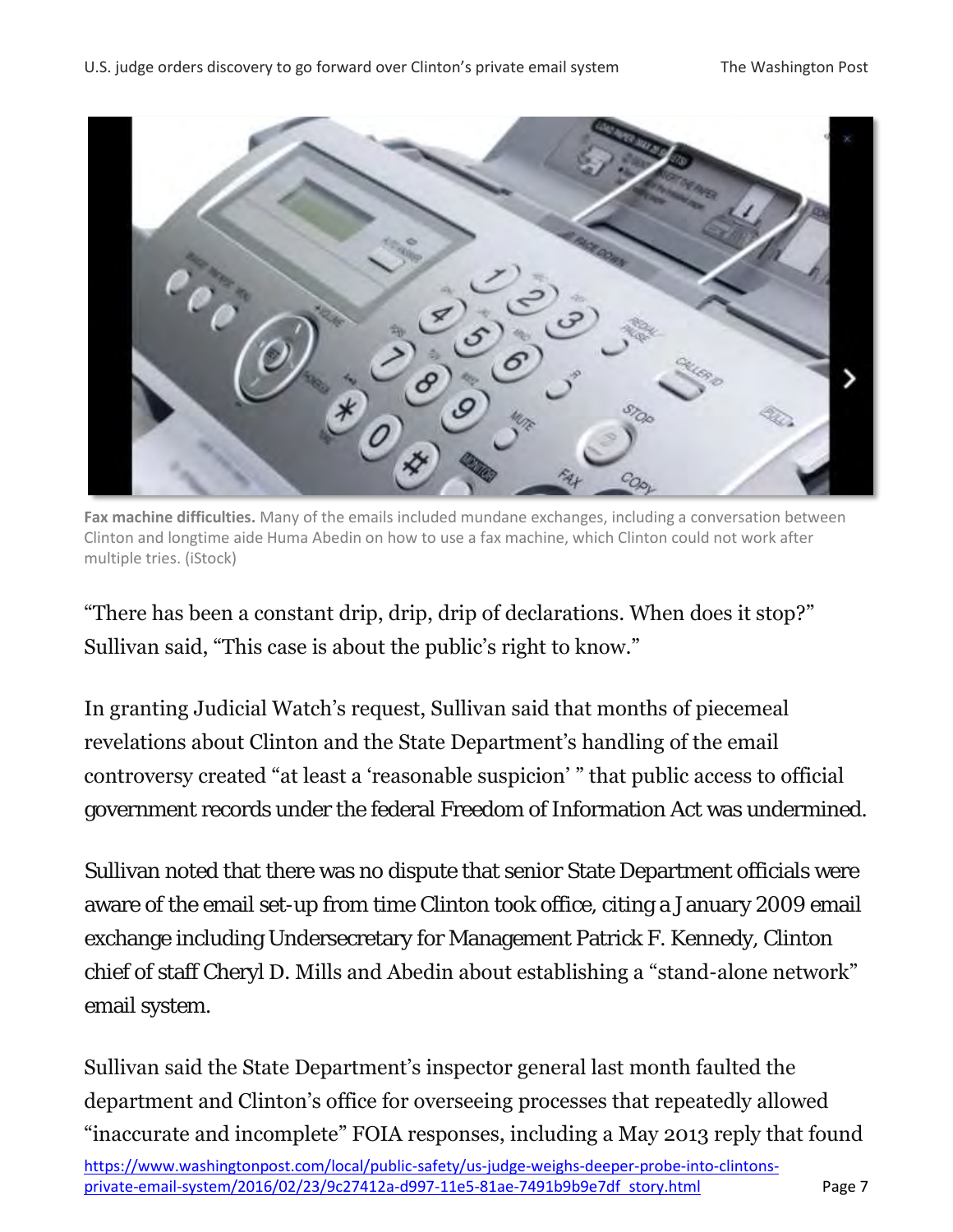"no records" concerning email accounts Clinton used, even though dozens of senior officials had corresponded with her private account.

In a statement, Judicial Watch President Thomas J. Fitton called the ruling "a major victory" for the public, and did not rule out that Clinton could become one of the current and former department officials whose testimony his group would seek.

**"The court-ordered discovery will help determine why the State Department and** Mrs. Clinton, even despite receiving numerous FOIA requests, kept the record system secret for years," Fitton said. "While Mrs. Clinton"s testimony may not be required initially, it may happen that her testimony is necessary for the Court to resolve the legal issues about her unprecedented email practices."

Sutton"s group in court filings did not ask to depose Clinton by name, but targeted requests at those who handled her transition, arrival and departure from the department and who oversaw Abedin, a direct subordinate.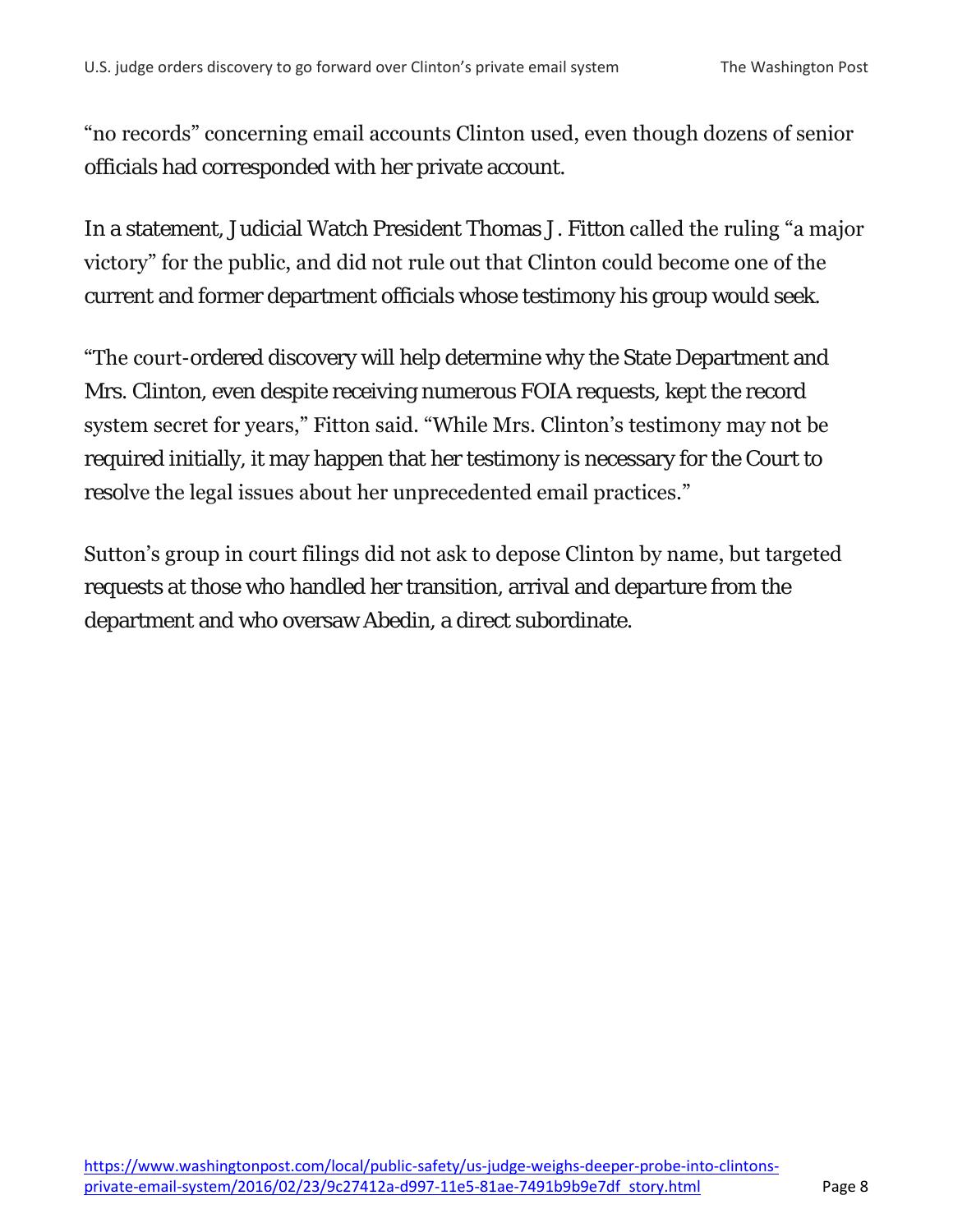

Republican presidential candidates like Sen. Ted Cruz and Sen. Marco Rubio are weighing in on the State Department's Jan. 29 announcement that some of the emails sent on former Secretary of State Hillary Clinton's private email server contained top secret information. (Reuters). <http://wapo.st/1ZZNpc9>

Sullivan"s decision came as Clinton seeks the Democratic presidential nomination and three weeks after the State Department acknowledged for the first time that "top secret" information passed through the server.

*[[State Department says Hillary Clinton's email correspondence contained 'top](https://www.washingtonpost.com/news/post-politics/wp/2016/01/29/the-state-department-concludes-there-is-top-secret-material-in-hillary-clintons-email-correspondence-from-her-time-as-secretary-of-state/)  [secret' material](https://www.washingtonpost.com/news/post-politics/wp/2016/01/29/the-state-department-concludes-there-is-top-secret-material-in-hillary-clintons-email-correspondence-from-her-time-as-secretary-of-state/)]*

The FBI and the department's inspector general are continuing to look into whether the private setup mishandled classified information or violated other federal laws.

For six months in 2012, Abedin was employed simultaneously by the State Department, the Clinton Foundation, Clinton"s personal office and a private consulting firm connected to the Clintons.

*[\[How Huma Abedin operated at the center of the Clinton universe\]](https://www.washingtonpost.com/politics/how-huma-abedin-operated-at-the-center-of-the-clinton-universe/2015/08/27/cd099eee-4b32-11e5-902f-39e9219e574b_story.html?tid=a_inl)*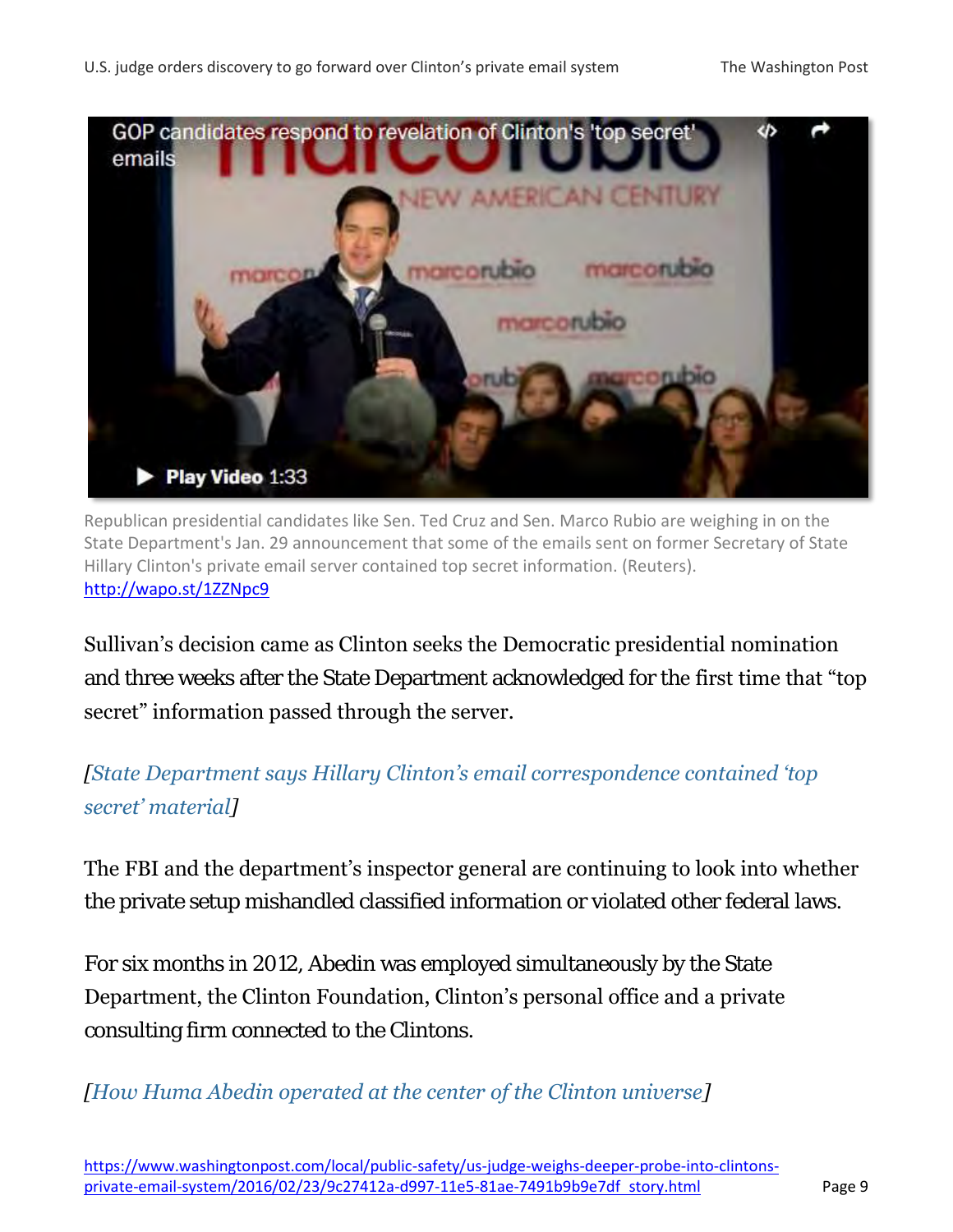The department stated in February 2014 that it had completed its search of records for the secretary's office. After Clinton's exclusive use of a private server was made public in May, the department said that additional records probably were available.

In pursuing information about Abedin"s role, Judicial Watch argued that the only way to determine whether all official records subject to its request were made public was to allow it to depose or submit detailed written questions about the private email arrangement to a slew of current and former top State Department officials, Clinton aides, her attorneys and outside parties.

Justice Department lawyers countered in court that the State Department is poised to finish publicly releasing all 54,000 pages of emails that Clinton's attorneys determined to be work-related and that were returned to the State Department at its request for review.

The case before Sullivan, a longtime jurist who has overseen other politically contentious FOIA cases, is one of more than 50 active FOIA lawsuits by legal groups, news media organizations and others seeking information included in emails sent to or by Clinton and her aides on the private server.

The State Department has been releasing Clinton"s newly recovered correspondence in batches since last summer with a final set due Monday.

Meanwhile, former Clinton department aides Mills, Abedin, Jacob Sullivan and Philippe Reines have returned tens of thousands of pages of documents to the department for FOIA review, with releases projected to continue into at least 2017.

The State Department also has asked the FBI to turn over any of an estimated 30,000 deleted emails deemed personal by Clinton"s attorneys that the FBI is able to recover in its investigation of the security of the private email server.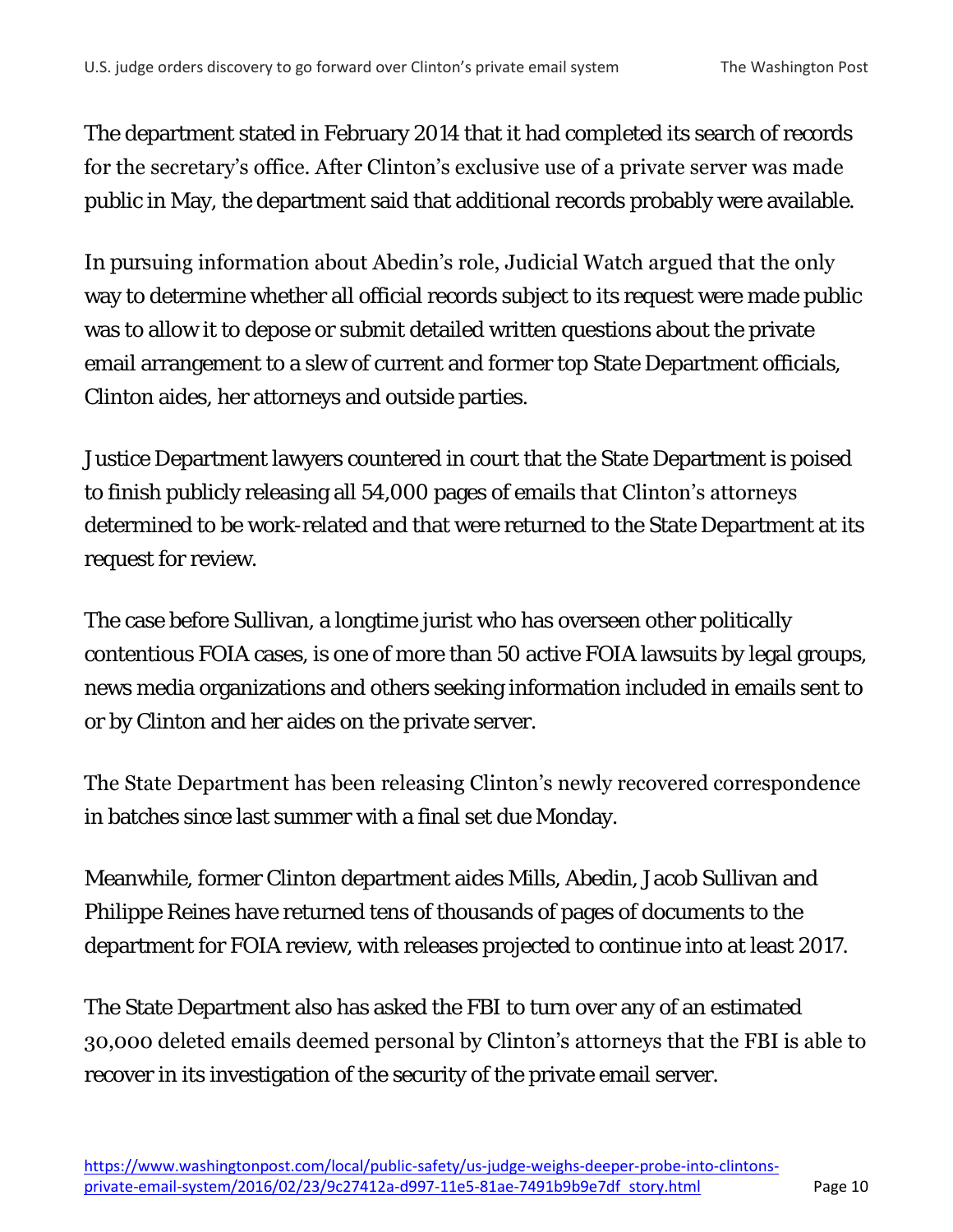"There can be no doubt that [the State Department"s] search for responsive records has been exceedingly thorough and more than adequate under FOIA," according to filings by Justice Department civil division lawyers, led by Principal Deputy Assistant Attorney General Benjamin C. Mizer.

They argued that FOIA requires the agency to release records only under its control — not under the control of its current or former officials — and that "federal employees routinely manage their email and "self-select" their work-related messages when they, quite permissibly, designate and delete personal emails from their government email accounts."

Sullivan"s decision will almost certainly extend through Election Day an inquiry that has dogged Clinton's campaign, frustrating allies and providing fodder to Republican opponents.

FOIA law generally gives agencies the benefit of the doubt and sets a high bar for plaintiffs" requests for discovery. However, one similar public records battle during Bill Clinton's presidency lasted 14 years and led to depositions of the president's White House counsel and chief of staff.

Because of the number of judges hearing the FOIA cases, there is likewise a chance that the fight over Hillary Clinton"s emails could "take on a life of their own," not ending "until there are endless depositions of top [agency] aides and officials, and just a parade of horribles," said Anne L. Weismann, executive director of the Campaign for Accountability. Weismann also is a former Justice Department FOIA litigation supervisor who oversaw dozens of such fights from 1991 to 2002.

Still, she said, such drawn-out legal proceedings could be valuable if they shed light on whether the State Department met its legal obligations under open-government laws or systematically withheld releasable records.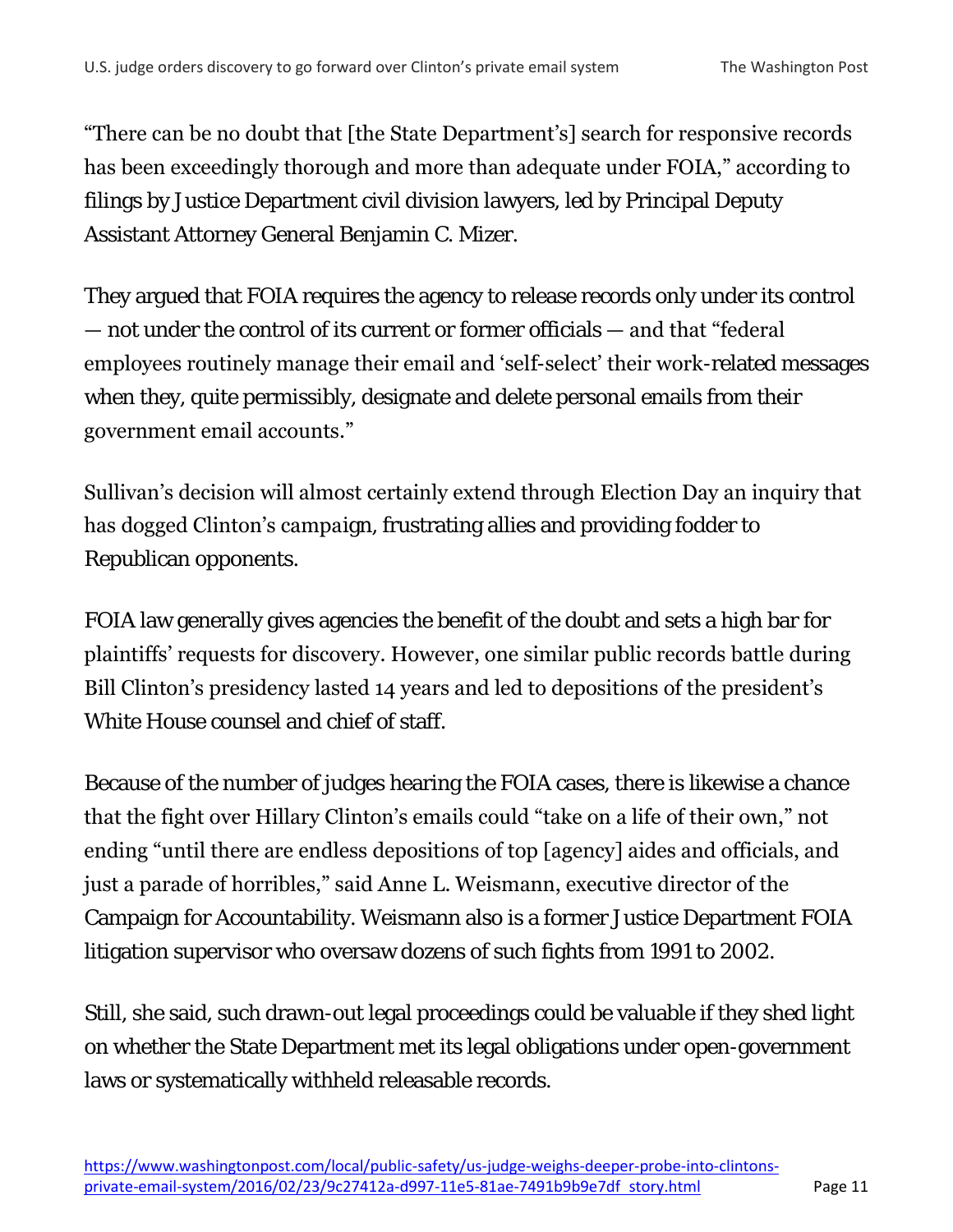Last month, one of Sullivan's colleagues, U.S. District Judge James E. Boasberg, dismissed lawsuits brought by Judicial Watch and the Cause of Action Institute that sought to force the government to take more aggressive steps to recover Clinton's deleted emails under the Federal Records Act.

Plaintiffs "cannot sue to force the recovery of records that they hope or imagine might exist," Boasberg wrote Jan. 11, adding that, to date, recovery efforts by the State Department and the National Archives under that law "cannot in any way be described as a dereliction of duty."

The server's existence was disclosed two years after Clinton left, in February 2013, as secretary of state and as the department faced a congressional subpoena and media requests for emails related to scores of matters, including attacks that killed a U.S. ambassador in Benghazi, Libya, and fundraising for the Clinton family"s global charity.

### *[\[Clinton receives key endorsement, but faces new questions\]](https://www.washingtonpost.com/politics/democratic-debate-clinton-sanders-likely-to-focus-on-minority-voters-concerns/2016/02/11/149c2afc-d075-11e5-b2bc-988409ee911b_story.html?tid=a_inl)*

In seeking records related to Abedin"s employment, Judicial Watch asked to be allowed to depose or submit written questions to current and former State Department employees and Clinton aides, including Kennedy; John F. Hackett, director of information services; Executive Secretary Joseph E. Macmanus; Clinton's chief of staff, Mills; lawyer David E. Kendall; Abedin; and Bryan Pagliano, a Clinton staff member during her 2008 presidential campaign who helped set up the private server.

More broadly, the group"s motion targets who oversaw State Department information systems, Clinton"s transition and arrival at the department, her communications, and her and Abedin"s departure from the agency.